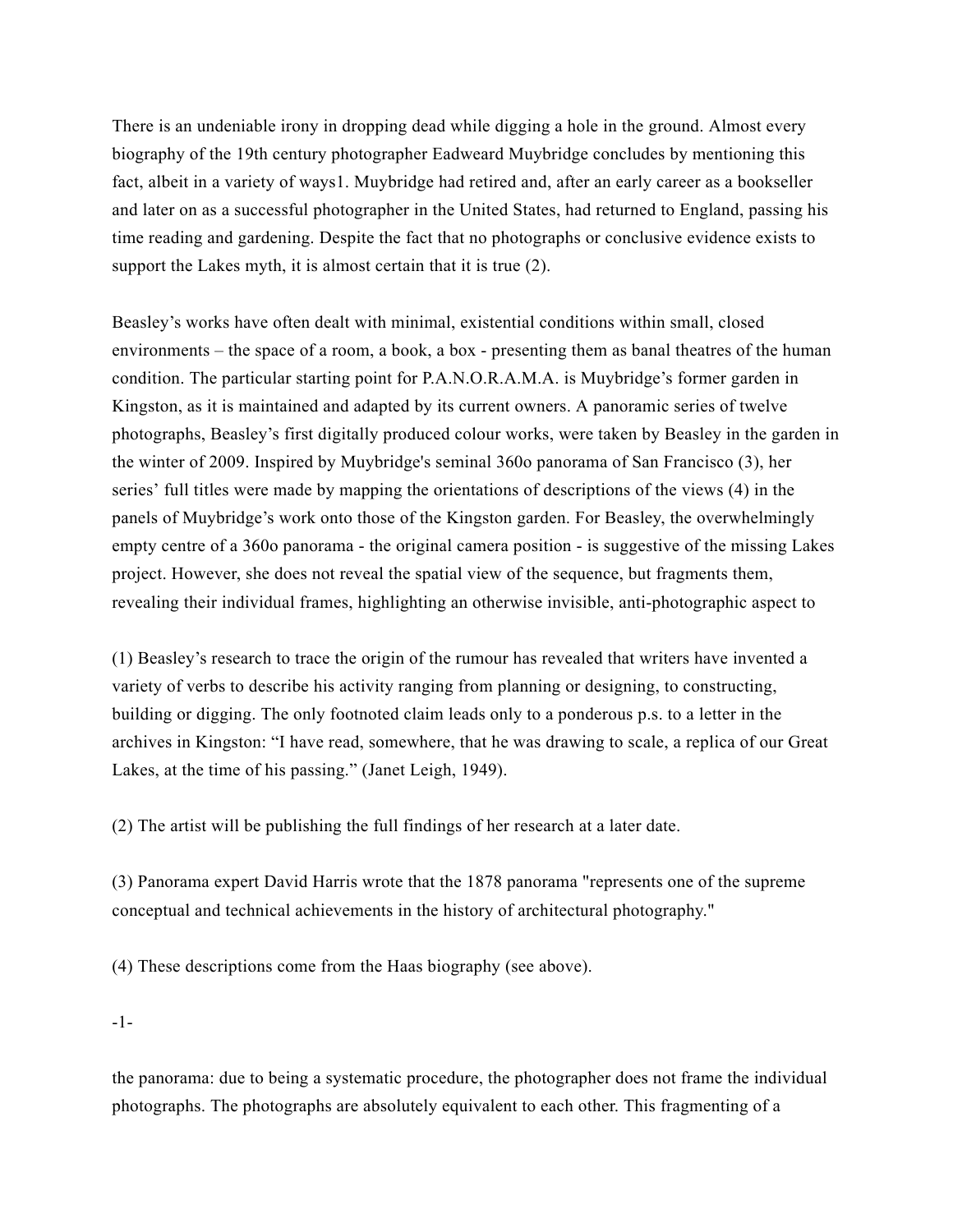'whole' is central to Beasley's practice.

Beasley's work has dealt elsewhere with particular forms of going from one place to another. In 2007, a photo series of small sculptural objects was titled As I Lay Dying, after Faulkner's novella. It featured minimalist objects crafted in American walnut and black glass, floating in low-key sfumato environments. Beasley's Malamud series of 2008 opened up an imaginary around a most common object, a wooden plank, bent under the weight of the body.

The pale green linoleum floor work, The Great Lakes, is a further development in Beasley's research into the garden, and of her interests in pattern, horizontality and threshold spaces. The work alludes to an illusionist portal, a kind of negative, transforming a space through which we pass into one symbolic of our passage to an other- or afterlife. With The Great Lakes Beasley has constructed a space on the hinge of inside and outside, a clean domestic environment that opens up to a heterotopian elsewhere (5).

In the last room is a series of five large, gelatin-silver prints of black, tabular objects. The linoleum floor templates were re- used here to design these metal tables. They were individually photographed from the same distance, rotated at a high angle in front of the camera to produce various views and printed onto matt photo paper at a scale of about 80%. The aerial view that dominated The Great Lakes is gradually turned into an oblique vision from elsewhere. Occasionally the decorative shapes call to mind floral motives, smoke or islands. Beasley's photographs of the lakes sculptures are at a tipping point, from which Muybridge's (photographic) project of mapping movement and landscape topples into an alternative state of animation.

Another rotation is to be found in P.A.N.O.R.A.M.A., a revolving rack, filled with postcard versions of the same twelve panoramic views of the garden. The viewer is welcome to take cards away. One could potentially make up the full 360o panorama. This work references not only a Victorian optical toy, the zootrope, but also Duchamp's bottle-rack ready-made.

Beasley's visits to the archives and to Muybridge's garden have fuelled a narrative fantasy about his late sculptural project, allowing her to pair a fiction about him - his gardening project and his death - with a meditation on photography itself. The biographical tale and the reflection on the medium unfold as parallel stories, overlapping not on a symbolic level, but through analogies between technical manipulations, such as scale and projection, wetness and photography, the figure and the ground. Each of these analogies features a movement upon one and the same complex axis of laborious manipulations.